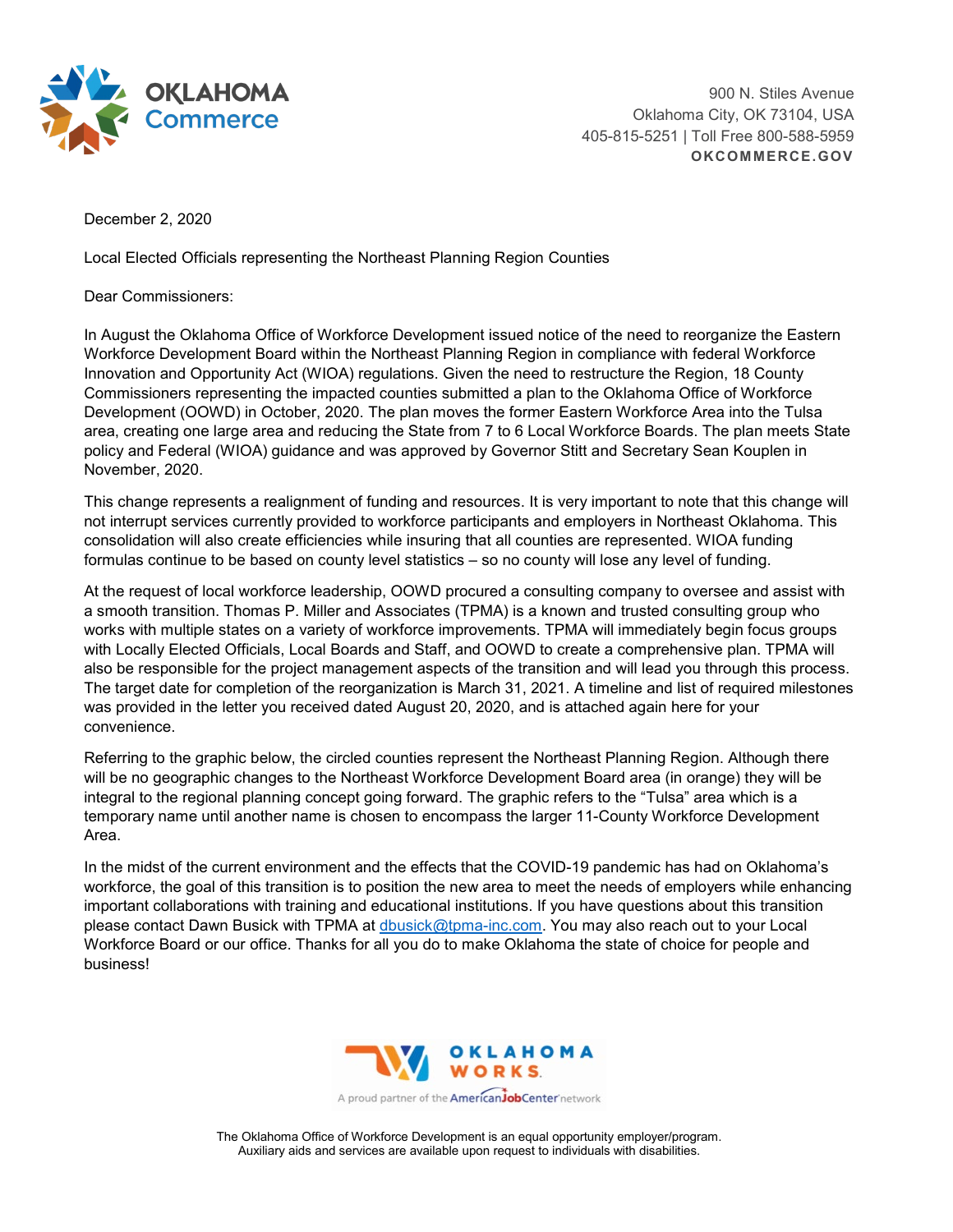## **WORKFORCE DEVELOPMENT AREAS** 2020



Respectfully,

Don Morris Executive Director

Copy: Rachel Hutchings, Executive Director, Workforce Tulsa Michelle Bish, Executive Director, Northeast Workforce Development Board

**Attachments**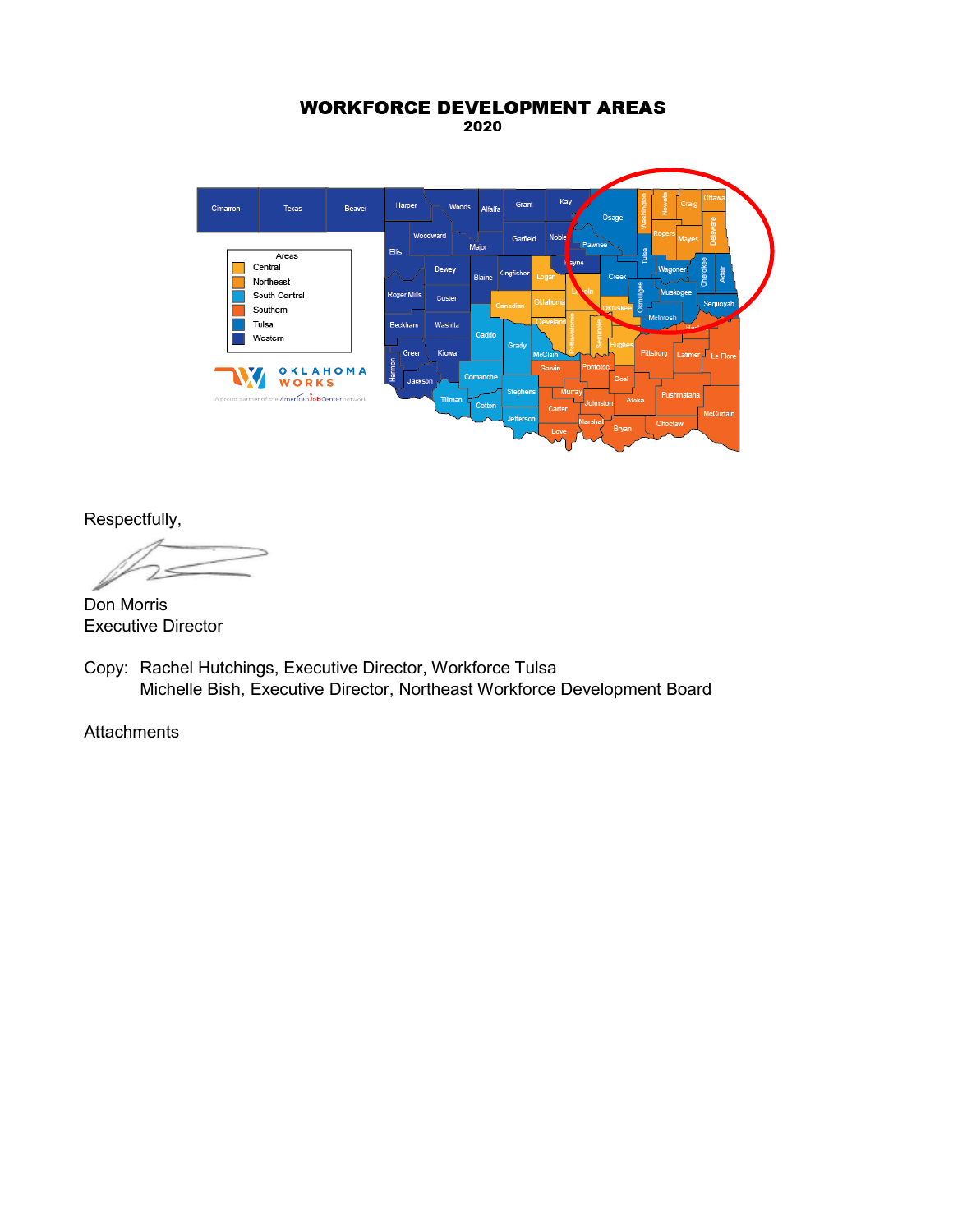## **Attachment: Proposed Reorganization Action Plan, Timeline, and Oversight**

| <b>Deadline</b> | <b>Action</b>                                                                                                                                                                                                                                                                                                                                                                          | Preparation                                                                                                                                                                          | <b>Details</b>                                                                                                                                                                                                                                                                                                                                                                                                                                                                                                                                                                                                | <b>Documentation</b>                                                                                                                                                                                                                                                                                                                                  |
|-----------------|----------------------------------------------------------------------------------------------------------------------------------------------------------------------------------------------------------------------------------------------------------------------------------------------------------------------------------------------------------------------------------------|--------------------------------------------------------------------------------------------------------------------------------------------------------------------------------------|---------------------------------------------------------------------------------------------------------------------------------------------------------------------------------------------------------------------------------------------------------------------------------------------------------------------------------------------------------------------------------------------------------------------------------------------------------------------------------------------------------------------------------------------------------------------------------------------------------------|-------------------------------------------------------------------------------------------------------------------------------------------------------------------------------------------------------------------------------------------------------------------------------------------------------------------------------------------------------|
|                 |                                                                                                                                                                                                                                                                                                                                                                                        | <b>Needed</b>                                                                                                                                                                        |                                                                                                                                                                                                                                                                                                                                                                                                                                                                                                                                                                                                               | needed                                                                                                                                                                                                                                                                                                                                                |
| 10/09/2020      | Formal plan for local<br>area redesignation<br>submitted to<br>OOWD/Governor for<br>approval                                                                                                                                                                                                                                                                                           | • Convene LEOs in<br>planning region to<br>determine which<br>consolidation<br>option is preferred<br>• LMI data<br>collected and<br>available for<br>analysis (State to<br>provide) | Options available:<br>1. Regionalize by<br>merging all 3 local<br>areas<br>2. Merge Eastern<br>Area with either<br>Tulsa or with<br>Northeast Area<br>3. Reorganize the<br>region into two new<br>workforce<br>development areas                                                                                                                                                                                                                                                                                                                                                                              | Newly redesignated<br>area must:<br>1. Be consistent with<br>local labor markets<br>(supported by data)<br>2. Have common<br>economic<br>development areas<br>3. Have the federal and<br>non-federal<br>resources, including<br>appropriate<br>education and<br>training institutions,<br>to administer<br>activities under<br><b>WIOA Subtitle B</b> |
| 10/30/2020      | Redesignation plan<br>approved by GCWED                                                                                                                                                                                                                                                                                                                                                |                                                                                                                                                                                      |                                                                                                                                                                                                                                                                                                                                                                                                                                                                                                                                                                                                               |                                                                                                                                                                                                                                                                                                                                                       |
| 11/15/2020      | • Formal letter from<br>each affected area<br>requesting transition<br>for operations,<br>including:<br>• Formal request for<br>extension on LWDB<br>staff<br>• Formal request for<br>extension to service<br>provider contracts and<br>on-stop operator<br>contracts to prevent<br>interruption of services<br>(all existing providers,<br>or single provider to<br>cover both areas) |                                                                                                                                                                                      | • Letter indicating an<br>extension for LWDB<br>staff, if desired.<br>• Staff extension<br>expires no later than<br>the day prior to the<br>effective start date of<br>new LWDB staff<br>(ensuring no<br>duplication).<br>• Existing staff<br>extensions not to<br>extend past the start<br>of new staff<br>• Service provider and<br>one-stop operator<br>transition extensions<br>should be provided<br>with details as to<br>which providers, and<br>deadline on<br>extensions<br>• SP and OSO<br>extensions not to<br>extend past Feb. 28,<br>2020, or start of new<br>contracts, whichever<br>is earlier | • Formal letters signed<br>by CLEO and Board<br>Chairs<br>• Existing contracts<br>• Amended contracts                                                                                                                                                                                                                                                 |
| 11/15/2020      | Letter request from each<br>area for cash requests<br>for operations during<br>transition                                                                                                                                                                                                                                                                                              |                                                                                                                                                                                      | • Cash to cover<br>operations<br>• Assurance statement<br>that funds will be<br>used in accordance<br>with federal, state,<br>local law and policies                                                                                                                                                                                                                                                                                                                                                                                                                                                          | • Detailed budget for<br>requests including<br>but not limited to:<br>• Salary and<br>benefit<br>breakdown                                                                                                                                                                                                                                            |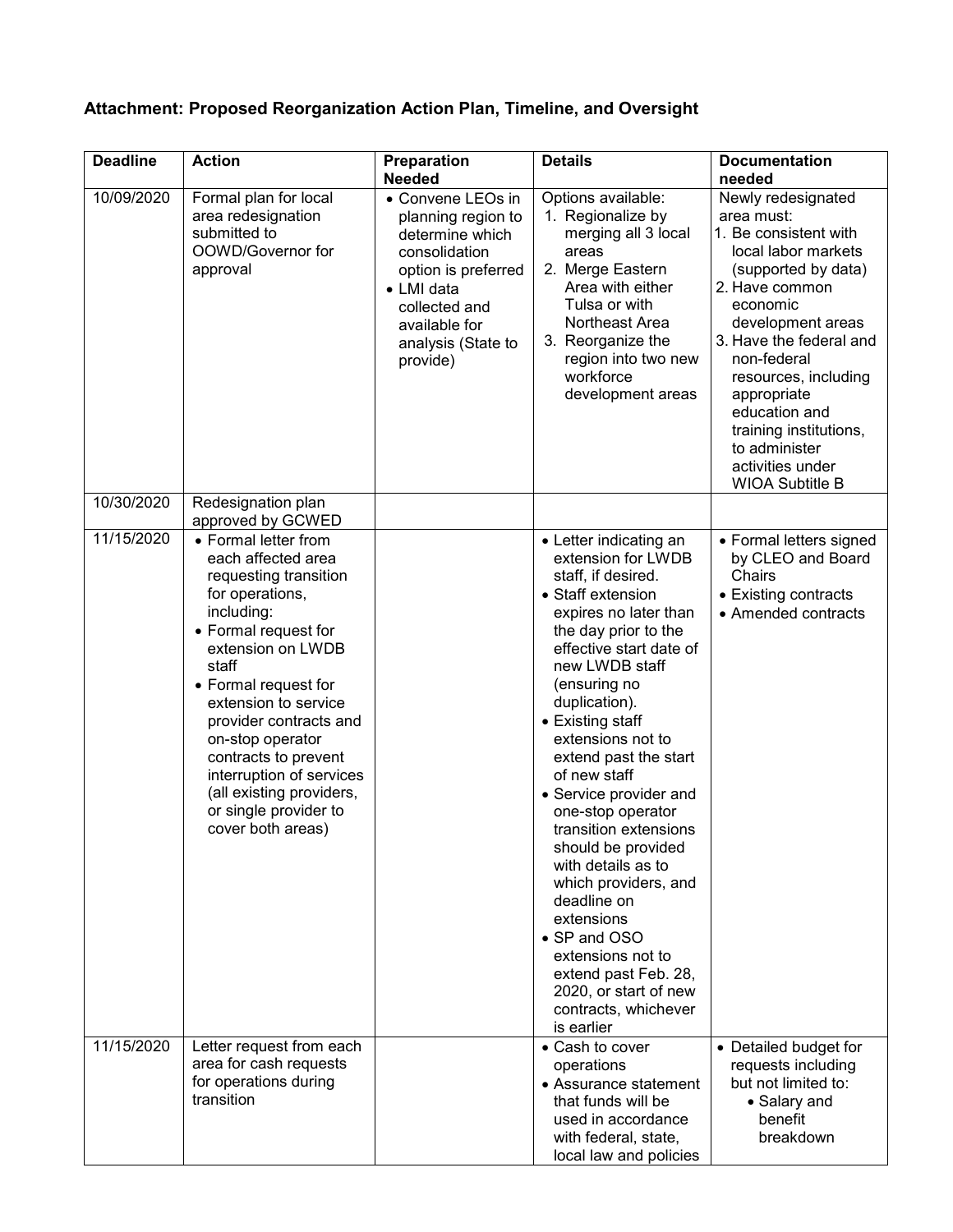|                          |                                                                                                         |                                                                                                                                                                    | and with fiscal<br>integrity<br>• Unused funds will be<br>returned to OOWD                                                                                         | • Contract vendor<br>names and est.<br>amounts to be<br>paid<br>• Planned travel                                                                                                               |
|--------------------------|---------------------------------------------------------------------------------------------------------|--------------------------------------------------------------------------------------------------------------------------------------------------------------------|--------------------------------------------------------------------------------------------------------------------------------------------------------------------|------------------------------------------------------------------------------------------------------------------------------------------------------------------------------------------------|
| 12/11/2020               | New LEO Consortium<br>Meeting                                                                           | • Draft new<br>consortium<br>agreement for<br>oversight review<br>by OOWD prior to<br>signatures                                                                   | Agenda Items to cover:<br>• Sign new consortium<br>agreement<br>• Vote on new<br>CLEO(s)<br>• Identify name of new<br>area(s)                                      | • Newly signed<br>consortium<br>agreement<br>• Minutes<br>demonstrating<br>completed agenda<br>items and votes<br>• Note: at this point,<br>the former boards<br>are no longer in<br>existence |
| 12/11/2020               | New CLEO decisions                                                                                      | • Review new area<br>economic profile<br>for necessary<br>data to review<br>prior to selecting<br>new board                                                        | • Select fiscal agent<br>(FA)<br>• Appoint new LWDB<br>members                                                                                                     | • Provide board<br>appointment<br>documentation to<br>OOWD for board<br>certification process<br>and oversight<br>• Provide FA contact<br>and W9 to OOWD                                       |
| 1/22/2021                | New LWDB meets by<br>1/22/21                                                                            | • Draft job posting<br>for LWDB staff for<br>review by OOWD<br>prior to board vote<br>• Draft projected<br>need for transition<br>funds                            | Agenda Items to cover:<br>• Elect new Chair<br>• Approve job posting<br>for LWDB staff<br>• Select hiring<br>committee<br>• Formal request for<br>transition funds | • Minutes<br>demonstrating<br>completed agenda<br>items and votes<br>• Formal letter<br>documenting detailed<br>transition fund needs<br>(line item budget,<br>rationale)                      |
| 2/28/2021                | <b>LWDB Staff Hired</b>                                                                                 | Standard hiring<br>procedure and<br>interview<br>preparation                                                                                                       | •Interviews and<br>selection<br>• New LWDB staff in<br>place by 3/15/20                                                                                            | • Documentation on<br>competitive hiring<br>process and result<br>• Submit contact<br>information to<br><b>OOWD</b>                                                                            |
| 2/28/2021                | LWDB meets by 2/28/21<br>and competitively<br>procures service<br>providers and one-stop<br>operator(s) | • Prepare agenda<br>for board,<br>convene<br>• Establish<br>procurement<br>policy<br>• Develop RFPs<br>• Prepare for bids<br>• Submit drafts to<br>OOWD, if needed | • Secure board<br>approval on<br>procurement policy<br>and RFPs<br>• Publicly distribute<br><b>RFPs</b><br>• Review and select                                     | • Procurement files<br>• Contract copies<br>• LWDB minutes<br>demonstrating<br>approval                                                                                                        |
| 3/31/2021                | New SP and OSO must<br>be in place                                                                      |                                                                                                                                                                    |                                                                                                                                                                    | • New contracts<br>submitted to OOWD<br>for oversight                                                                                                                                          |
| 10/09/2020-<br>3/31/2021 | • Update MOUs and<br>cooperative<br>agreements<br>• Establish<br>infrastructure                         | • Plan area<br>convening<br>• Plan regional<br>convening                                                                                                           | • Convene partners<br>in area<br>• Conduct needs<br>assessment                                                                                                     | • See OWDI                                                                                                                                                                                     |